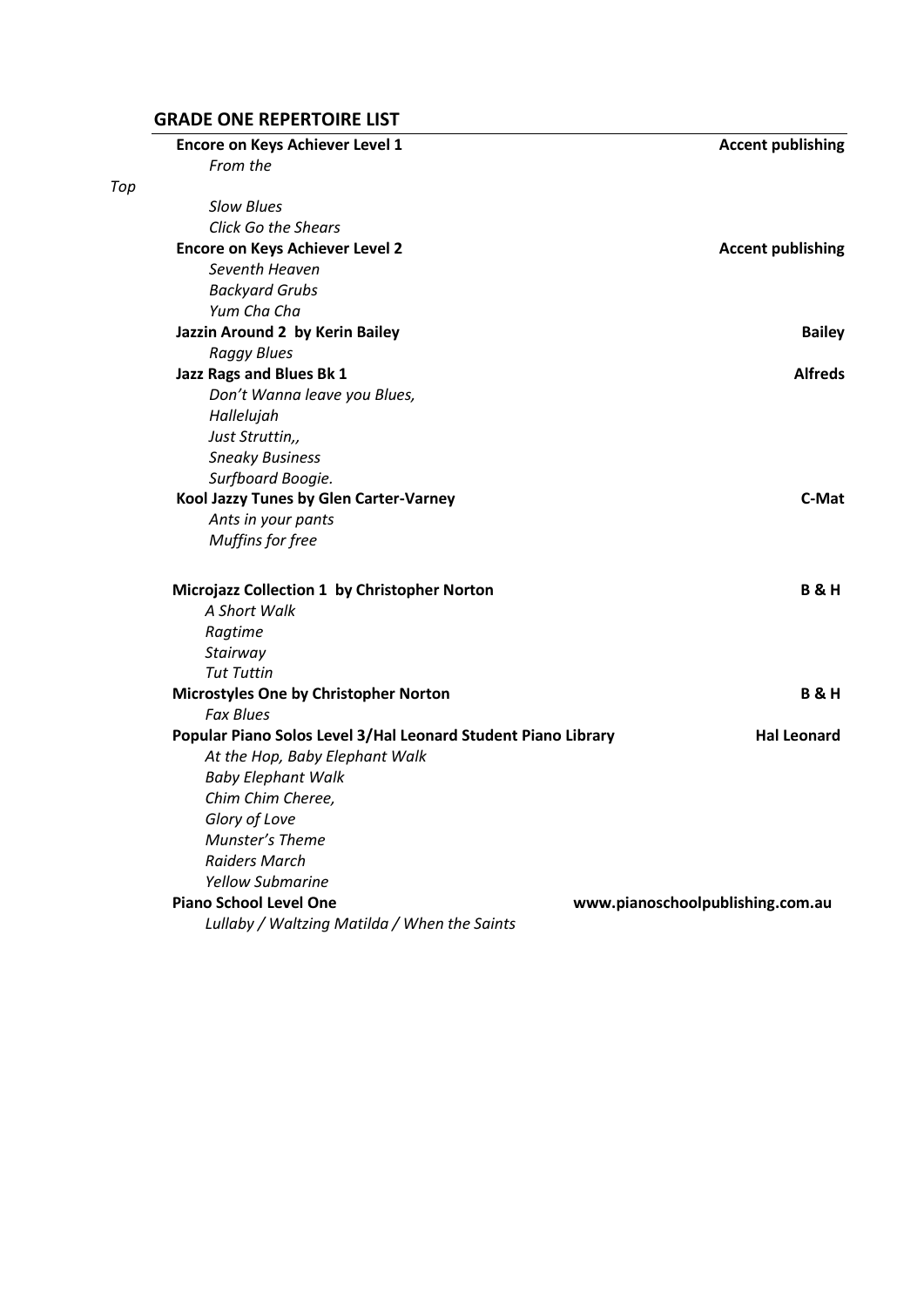### **GRADE TWO REPERTOIRE LIST**

| <b>Bazurk by Bradley Eustace</b>                                                | www.c-mat.com.au                 |
|---------------------------------------------------------------------------------|----------------------------------|
| Sakura, On Top of Old Smokey Motor Mania, Tribal Dance, Waltzing Matilda        |                                  |
| <b>Encore On Keys Achiever Level 3</b>                                          | Accent                           |
| Ice Cool, Let's Boogie, Out of Bounds, Rags to Riches, Ten Thousand Miles Away. |                                  |
| Jazzin Around 2 by Kerin Bailey                                                 | <b>Bailey</b>                    |
| Little Song, Two part intention,                                                |                                  |
| Jazzin Around 3 by Kerin Bailey                                                 | <b>Bailey</b>                    |
| <b>Swing Mode</b>                                                               |                                  |
| Jazz Rags and Blues Bk 1                                                        | <b>Alfreds</b>                   |
| A Neat Beat, Downright Happy, Ol'Rockin Chair Blues, Ragtime Do Si Do           |                                  |
| <b>Seventh Street Blues</b>                                                     |                                  |
| Kool Jazzy Tunes by Glen Carter-Varney                                          | www.c-mat.com.au                 |
| Top Dog Ted, Waltz for Lu Lu                                                    |                                  |
| Microstyles 1 by Christopher Norton                                             | <b>B&amp;H</b>                   |
| Down South, In the Bag,                                                         |                                  |
| Microstyles 2 by Christopher Norton                                             | <b>B&amp;H</b>                   |
| <b>Bubble Gum, Foot Tapper, Metal Merchant</b>                                  |                                  |
| <b>Microjazz for Starters Bk 2</b>                                              | <b>B&amp;H</b>                   |
| Ambling, Crossover, Ragtime, Winter Song.                                       |                                  |
| Popular Piano Solos Level 4 Hal Leonard Student Piano Library                   | <b>Hal Leonard</b>               |
| My Favorite Things, The Muppet Show, Rainbow Connection                         |                                  |
| <b>Piano School Level Two</b>                                                   | www.pianoschoolpublishing.com.au |
| A Little Night Music / Danube Waves / Grandfathers Clock/ The Entertainer.      |                                  |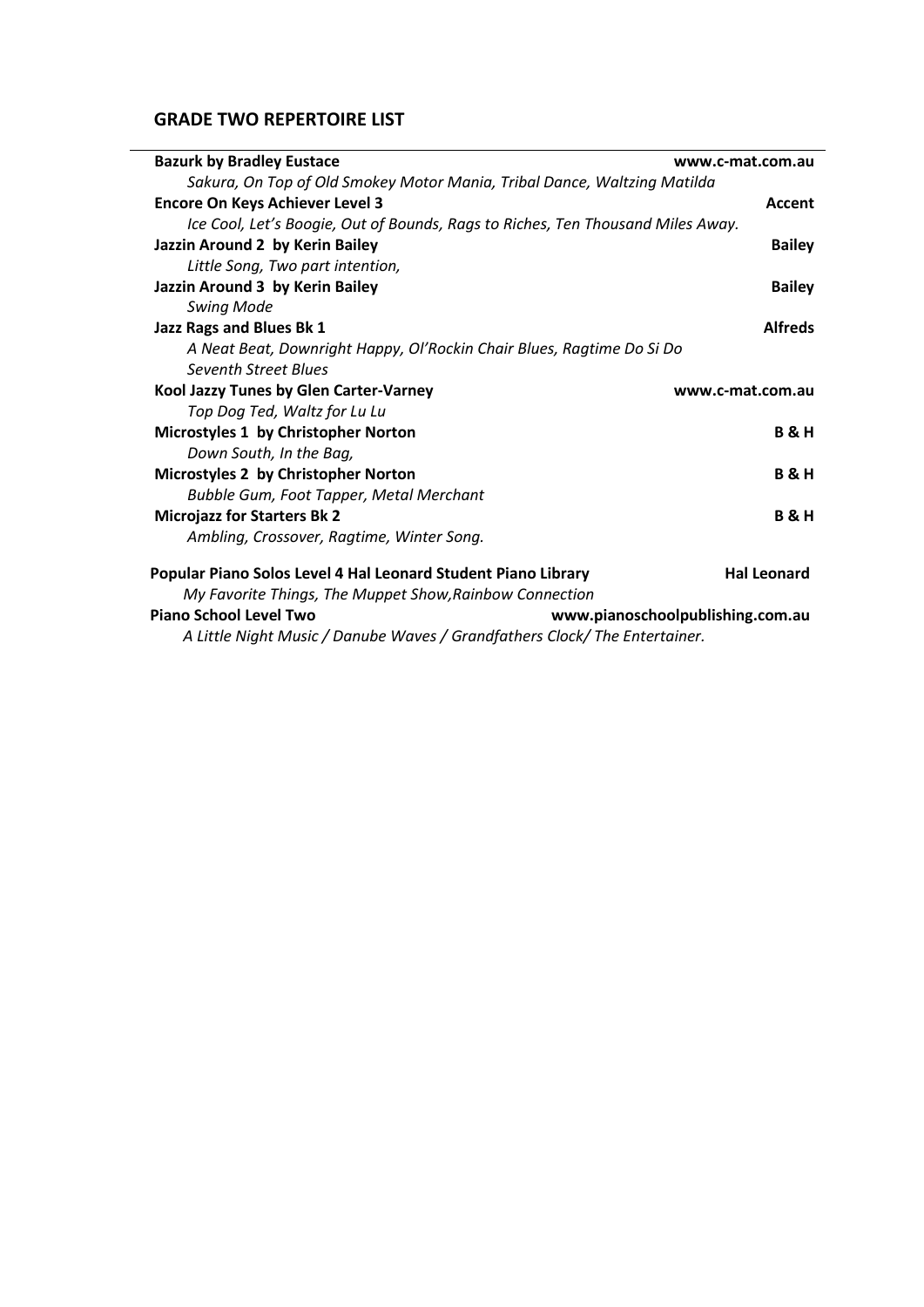# **GRADE THREE REPERTOIRE LIST**

 $\overline{\phantom{a}}$ 

| <b>Bazurk by Bradley Eustace</b>                              | www.c-mat.com.au |
|---------------------------------------------------------------|------------------|
| <b>Kid Adventure</b>                                          |                  |
| Dr Junior by Bradley Eustace                                  | www.c-mat.com.au |
| Dr Z                                                          |                  |
| Jazzin Around by Kerin Bailey                                 | <b>Bailey</b>    |
| Melinda's Mini March                                          |                  |
| Jazzin Around 2 by Kerin Bailey                               | <b>Bailey</b>    |
| Breezin,                                                      |                  |
| Study in Latin                                                |                  |
| Jazz Rags and Blues Bk 2                                      | <b>Alfreds</b>   |
| <b>Clarinet Blues</b>                                         |                  |
| Jelly Bean Rag                                                |                  |
| Slippin Around                                                |                  |
| Wild Honeysuckle Rag                                          | Any one          |
| Jazz Rags and Blues Bk 3                                      | <b>Alfreds</b>   |
| Any one piece                                                 |                  |
| Kool Jazzy Tunes by Glen Carter-Varney                        | www.c-mat.au     |
| <b>Teds Big Blast</b>                                         |                  |
| Waltz for Lu Lu version 2                                     |                  |
| Microstyles 1 by Christopher Norton                           | <b>B&amp;H</b>   |
| Cheeky, In the Bag                                            |                  |
| <b>Microstyles 2</b>                                          | <b>B&amp;H</b>   |
| A Charmer, Attention Seeker                                   |                  |
| Galloping, Misty Day                                          |                  |
| <b>Skipping Rope</b>                                          |                  |
| Microjazz Collection 2 by Christopher Norton                  | <b>B&amp;H</b>   |
| The Washing Blues                                             |                  |
| Microjazz Collection 3 by Christopher Norton                  | <b>B&amp;H</b>   |
| Choose any one piece from this collection                     |                  |
| Popular Piano Solos Level 4 Hal Leonard Student Piano Library | Leonard          |
| Cruella de Vil                                                |                  |
| <b>Forrest Gump</b>                                           |                  |
| Theme from ET,                                                |                  |
| <b>Under the Sea</b>                                          |                  |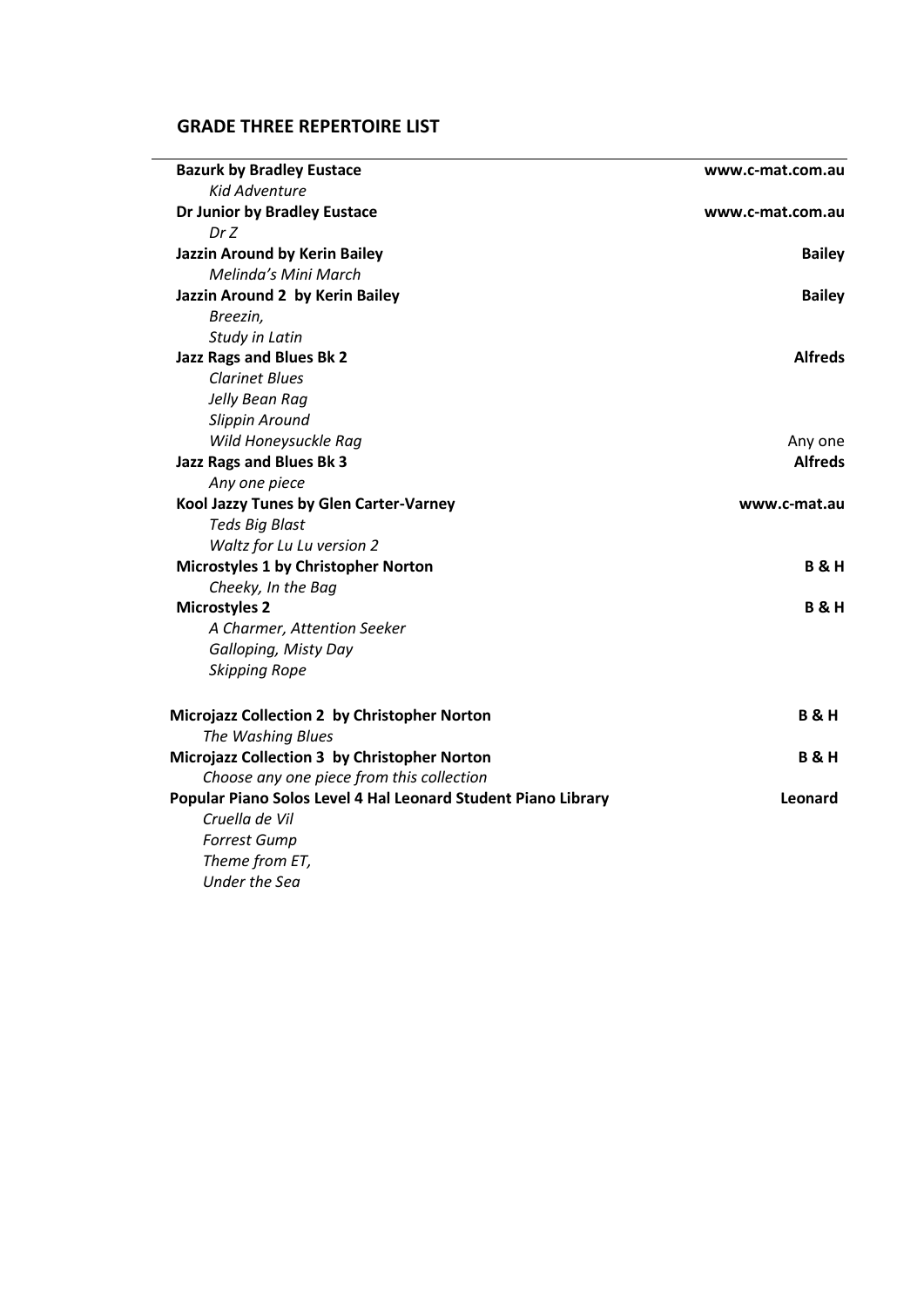# **GRADE FOUR REPERTOIRE LIST**

| Dr Junior by Bradley Eustace                                  | www.c-mat.com.au |
|---------------------------------------------------------------|------------------|
| Dr X                                                          |                  |
| <b>Fabtabulous by Bradley Eustace</b>                         | www.c-mat.com.au |
| <b>Digital Dance</b>                                          |                  |
| Millenium Fanfare                                             |                  |
| Tango-Rama                                                    |                  |
| Jazzin Around by Kerin Bailey                                 | <b>Bailey</b>    |
| Disco Kid                                                     |                  |
| Jazzin Around 4 by Kerin Bailey                               | <b>Bailey</b>    |
| Silken Touch                                                  |                  |
| Jazz Rags & Blues 4                                           | <b>Alfreds</b>   |
| <b>Birmingham Blues</b>                                       |                  |
| <b>Jackson Street Blues</b>                                   |                  |
| Katy's Dance                                                  |                  |
| <b>Kool Piano</b>                                             | www.c-mat.com.au |
| <b>Dragon Train</b>                                           |                  |
| Kool Shades of Blue by Glen Carter-Varney                     | www.c-mat.com.au |
| <b>Klues for Blues</b>                                        |                  |
| Pepperbox Jazz 1                                              | Faber            |
| <b>Mischief</b>                                               |                  |
| Vendetta                                                      |                  |
| <b>Pepperbox Jazz 2</b>                                       | Faber            |
| Daylight Robbery                                              |                  |
| Run Ragged                                                    |                  |
| Microstyles 1 by Christopher Norton                           | <b>B&amp;H</b>   |
| <b>Latin Nights</b>                                           |                  |
| <b>Oriental Flower</b>                                        |                  |
| Short n' Sweet                                                |                  |
| Rhapsody                                                      |                  |
| Spy Story                                                     |                  |
| Microstyles 4 by Christopher Norton                           | <b>B&amp;H</b>   |
| A Chromatic                                                   |                  |
| Cha Cha                                                       |                  |
| Give it time                                                  |                  |
| Ragtime                                                       |                  |
|                                                               | Leonard          |
| Popular Piano Solos Level 5 Hal Leonard Student Piano Library |                  |
| Candle on the Water                                           |                  |
| Can you feel the Love Tonight                                 |                  |
| Hey Jude                                                      |                  |
| <b>Mission Impossible</b>                                     |                  |
| My heart will go on                                           |                  |
| Ob la di Ob la da                                             |                  |
| You've Got a Friend In Me                                     |                  |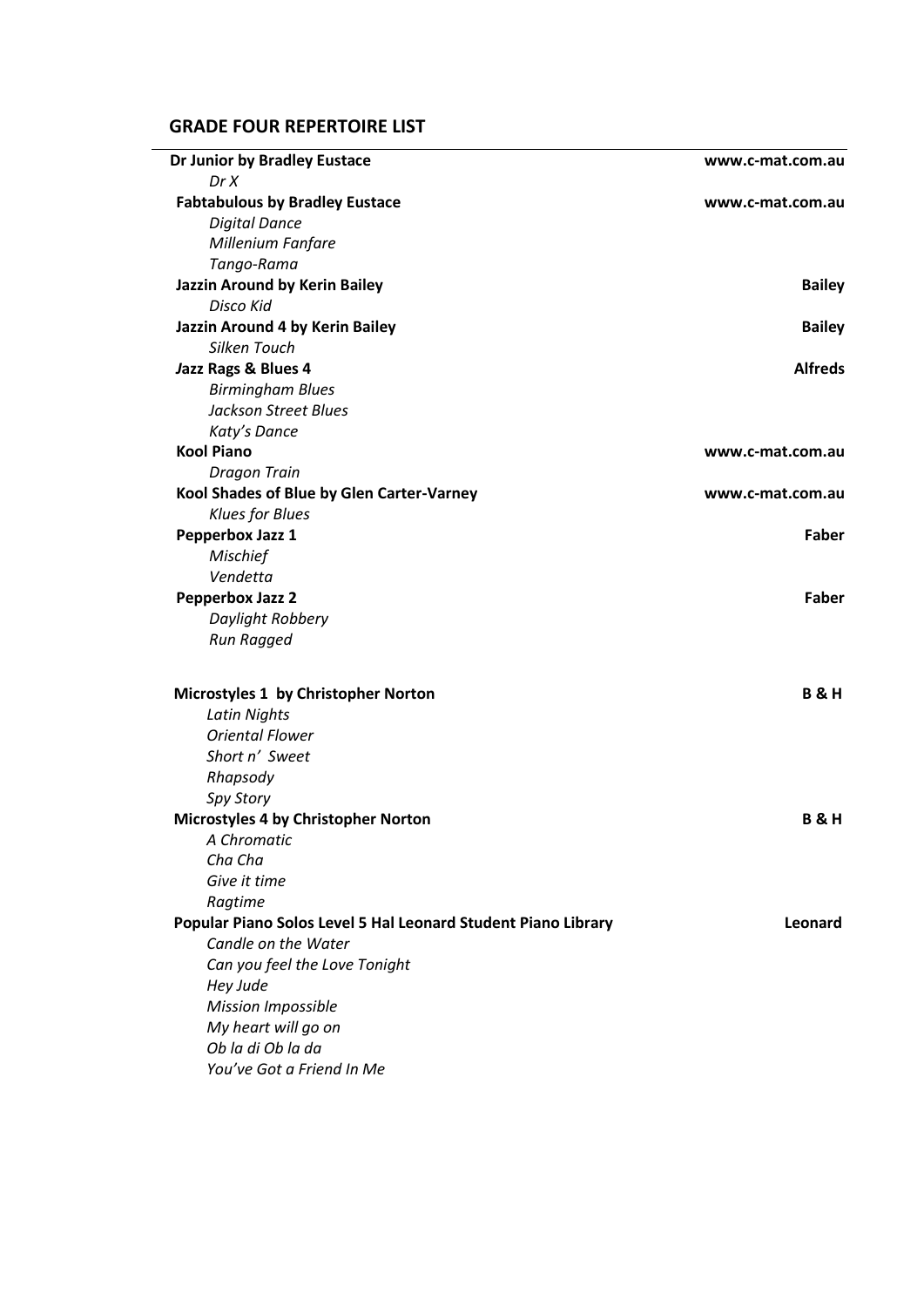# **GRADE FIVE REPERTOIRE LIST**

| Dr. Junior by Bradley Eustace                                 | www.c-mat.com.au |
|---------------------------------------------------------------|------------------|
| DrB                                                           |                  |
| <b>Fabtabulous by Bradley Eustace</b>                         | www.c-mat.com.au |
| <b>For Flise</b>                                              |                  |
| <b>Fusion by Bradley Eustace</b>                              | www.c-mat.com.au |
| Prelude                                                       |                  |
| Sunshade Boogie (Duet or Solo version)                        |                  |
| <b>Genius of Andre Previn</b>                                 | <b>Wise</b>      |
| <b>Blue Moon</b>                                              |                  |
| How about you                                                 |                  |
| I got it Bad                                                  |                  |
| I'm in the Mood for Love                                      |                  |
| Taking a Chance on Love                                       |                  |
| Whispering                                                    |                  |
| Jazzin Around 5 by Kerin Bailey                               | <b>Bailey</b>    |
| Little Ripper Rag                                             |                  |
| <b>Mellow Mood</b>                                            |                  |
| Jazzy Piano 2 for Young Players by B. Bonsor                  | <b>Universal</b> |
| <b>Wistful Prelude</b>                                        |                  |
| Kool Piano by Glen Carter- Varney                             | www.c-mat.com.au |
| Noosa Waters                                                  |                  |
| Microstyles 1 by Christopher Norton                           | <b>B&amp;H</b>   |
| <b>Heavy Work</b>                                             |                  |
| Microstyles 2 by Christopher Norton                           | <b>B&amp;H</b>   |
| <b>Plus Five</b>                                              |                  |
| Microstyles 4 by Christopher Norton                           | <b>B&amp;H</b>   |
| <b>Island Song</b>                                            |                  |
| Popular Piano Solos Level 5 Hal Leonard Student Piano Library | Leonard          |
| Castle on a Cloud                                             |                  |
| YMCA                                                          |                  |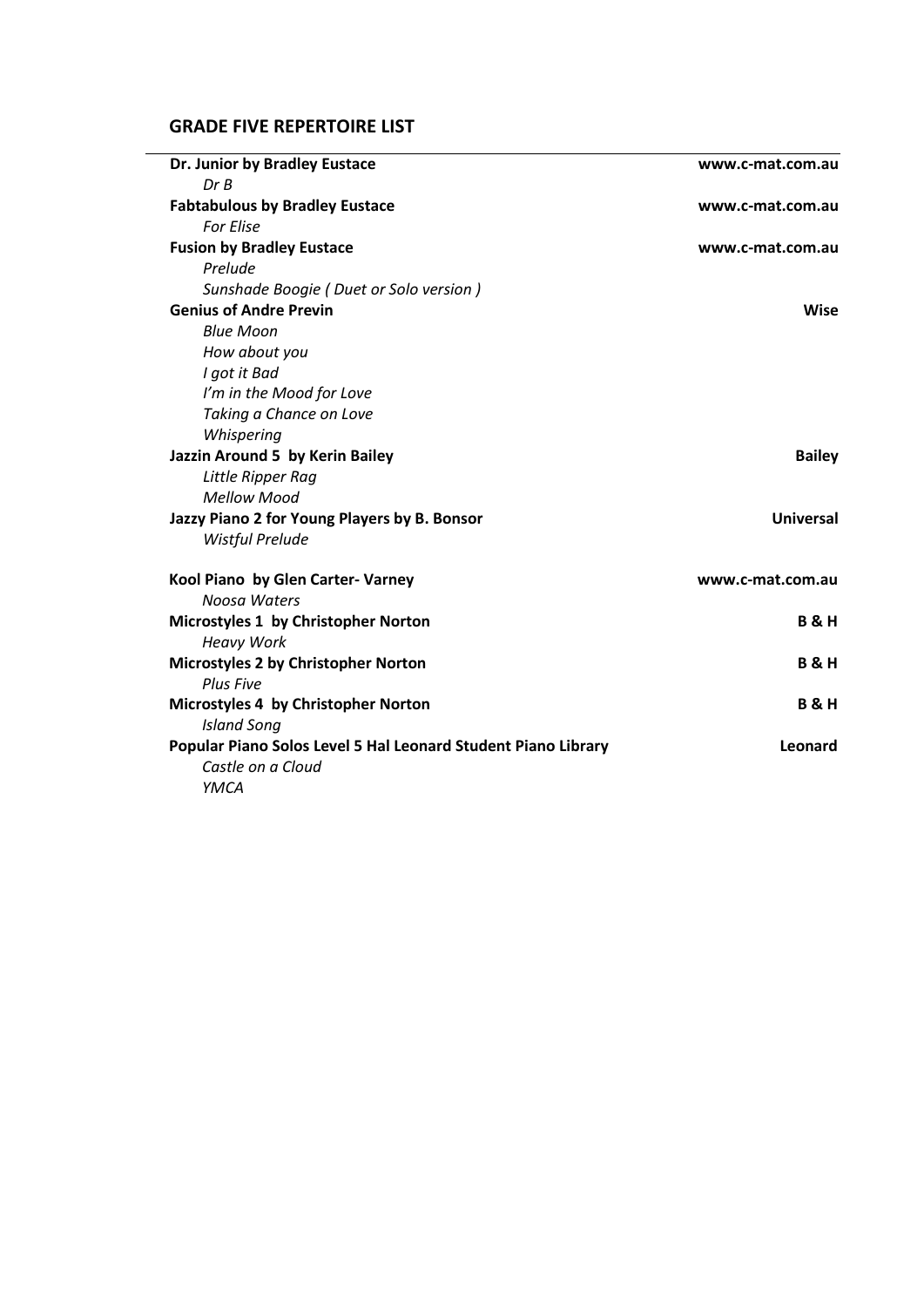# **GRADE SIX REPERTOIRE LIST**

| Dr Junior by Bradley Eustace                                       | www.c-mat.com.au   |
|--------------------------------------------------------------------|--------------------|
| Dr T<br><b>Fusion by Bradley Eustace</b>                           | www.c-mat.com.au   |
| Cosmoses, Free Hong Kong Duet /(Either Part A or Part B)           |                    |
| Sunshade Boogie, Tribute to Dianna                                 |                    |
| <b>Gangster Suite by Sonny Chua</b>                                | <b>Allans</b>      |
| You Dirty Rat                                                      |                    |
| Jazzin Around 1 by Kerin Bailey                                    | <b>Bailey</b>      |
| <b>Miss Miles</b>                                                  |                    |
| Jazzin Around 4 by Kerin Bailey                                    | <b>Bailey</b>      |
| Morning                                                            |                    |
| Jazzin Around 5 by Kerin Bailey                                    | <b>Bailey</b>      |
| Times Up                                                           |                    |
| Kool Shades of Blue by Glen Carter-Varney                          | www.c-mat.com.au   |
| Free Man's Blues, Mean Machine                                     |                    |
| Kool Piano by Glen Carter-Varney                                   | www.c-mat.com.au   |
| Glider in the Sky                                                  |                    |
| Latin Preludes by Christopher Norton                               | <b>B&amp;H</b>     |
| Prelude 2 Rumba                                                    |                    |
| Microstyles 4 by Christopher Norton                                | <b>B&amp;H</b>     |
| Beguine, Five to Eleven, Slinky                                    |                    |
| Piano Solos by Andrew Lloyd Webber                                 | <b>B&amp;H</b>     |
| Don't Cry for Me Argentina, I Don't Know How To Love Him           |                    |
| Music of the Night, Phantom of the Opera, Think of Me              |                    |
| <b>Pochahontas Piano Solos</b>                                     | <b>Hal Leonard</b> |
| Colors of the Wind, Mine Mine Mine                                 |                    |
| Ragazzi by Bradley Eustace<br>Greensleeves                         | www.c-mat.com.au   |
|                                                                    | <b>B&amp;H</b>     |
| Rock Preludes by Christopher Norton<br><b>Light Piano Classics</b> | <b>Amcos</b>       |
| Any one of the following solos                                     |                    |
| Entr'acte from Rosamunde by Schubert                               |                    |
| Gavotte by Gossec                                                  |                    |
| The Girl with the Flaxen Hair by Debussy                           |                    |
| Sweet Dreams by Tchaikovsky                                        |                    |
| The Secret by Gautier                                              |                    |
| Tales from Vienna Woods by Strauss                                 |                    |
| Valse Lente from Coppelia by Delibes                               |                    |
| Waltz from Serenade for Strings by Tchaikovsky                     |                    |
|                                                                    |                    |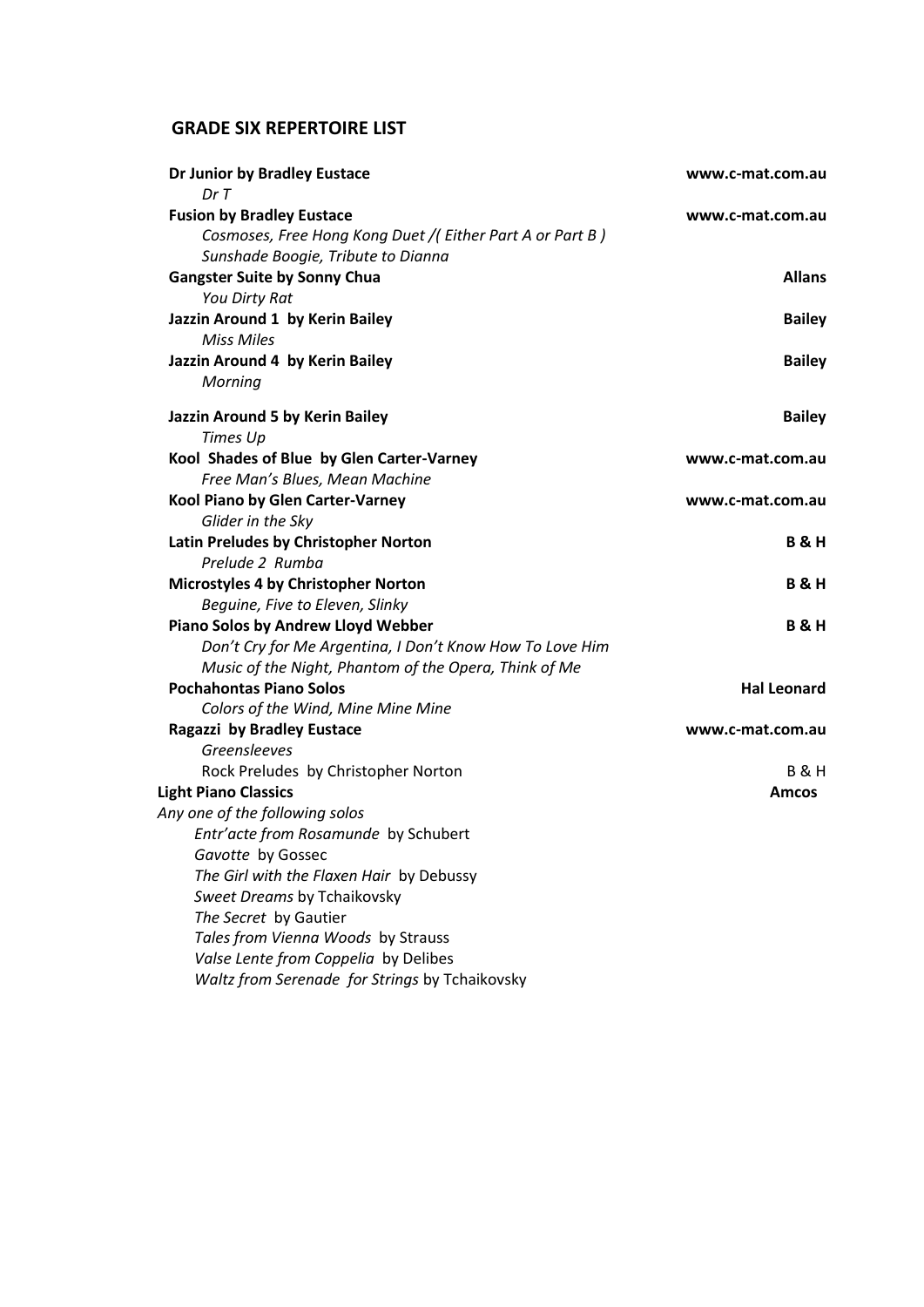### **GRADE SEVEN REPERTOIRE LIST**

| Dr Junior by Bradley Eustace              | www.c-mat.com.au   |
|-------------------------------------------|--------------------|
| DrS                                       |                    |
| <b>Fusion by Bradley Eustace</b>          | www.c-mat.com.au   |
| <b>Beethoven Funky Five</b>               |                    |
| <b>Gangster Suite by Sonny Chua</b>       | <b>Allans</b>      |
| <b>Struttin it Around</b>                 |                    |
| <b>Genius of George Shearing</b>          | Wise               |
| Just the Way you Are                      |                    |
| <b>Greatest Songs of George Gershwin</b>  | Warner             |
| Nice Work if you can get it               |                    |
| Jazzin Around by Kerin Bailey             |                    |
| <b>Faster Blaster</b>                     |                    |
| Kool Piano by Glen Carter-Varney          | www.c-mat.com.au   |
| <b>Dancing Girl</b>                       |                    |
| Latin Preludes by Christopher Norton      | <b>B&amp;H</b>     |
| Prelude No 3 or No. 5 either one          |                    |
| Phantom of the Opera by A. Lloyd Webber   | <b>Hal Leonard</b> |
| Choose one piece from this album          |                    |
| <b>Ragazzi by Bradley Eustace</b>         | www.c-mat.com.au   |
| Sabre Dance                               |                    |
| <b>Rock Preludes by Chrisopher Norton</b> | <b>B&amp;H</b>     |
| Prelude No.7 Sunshine Piece               |                    |
| <b>Spiritus by Bradley Eustace</b>        | www.c-mat.com.au   |
| <b>Bali Spirit</b>                        |                    |
| X Theme                                   |                    |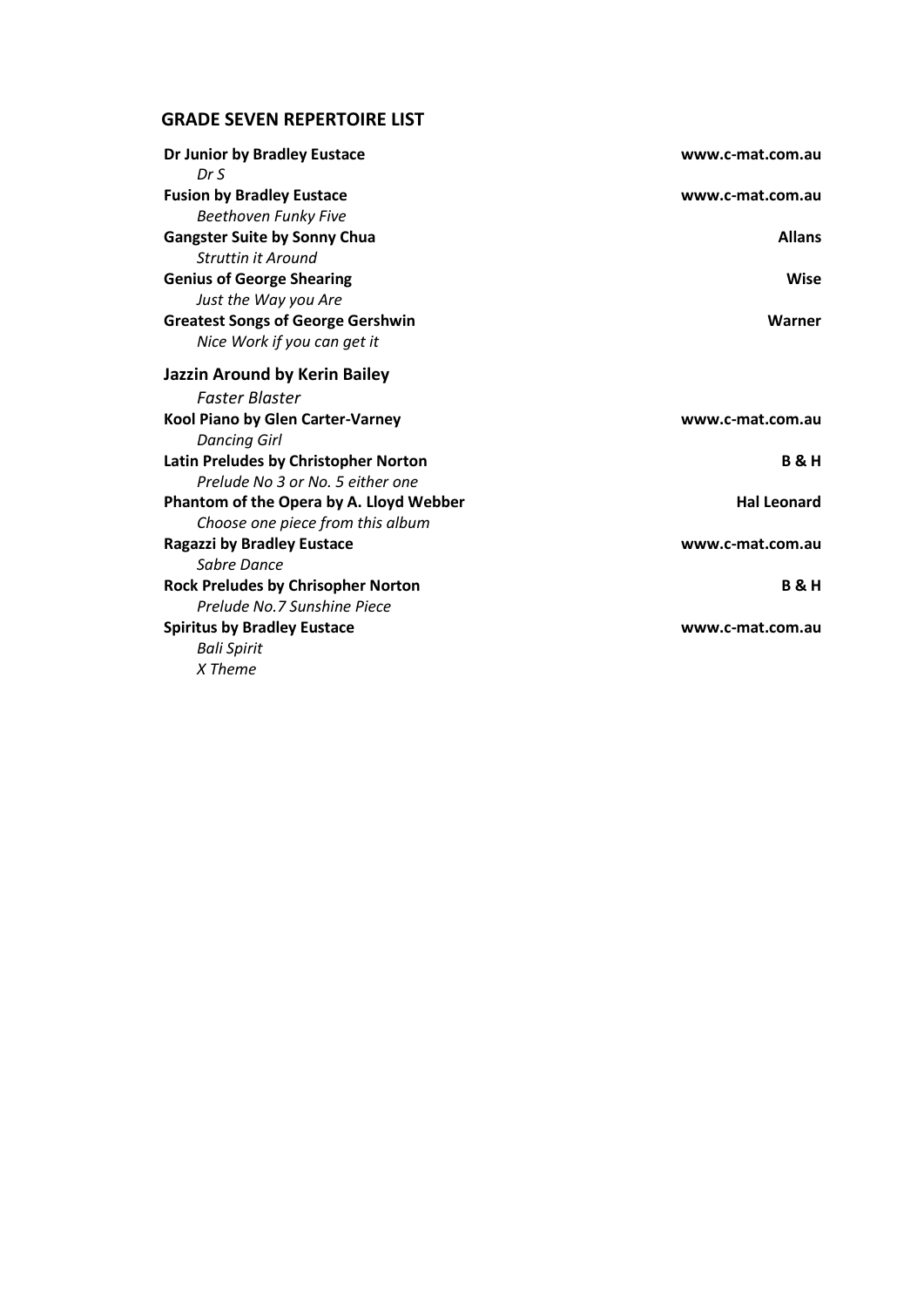### **GRADE EIGHT REPERTOIRE LIST**

A balanced program using works chosen from the repertoire listings below or alternatively, by offering own choice repertoire.

Material should be technically demanding and show a musical understanding of the styles selected.

| <b>AGNEW R. Autumn Morning!</b><br><b>BRUBECK D.</b>                                                                | AMC                      |
|---------------------------------------------------------------------------------------------------------------------|--------------------------|
| Blue Rondo a la turk From Ultimate Jazz Showstoppers                                                                | Warner                   |
| <b>BRUBECK D.</b><br>In Your Own Sweet Way From The Genius of David Brubeck Bk 1                                    | Warner                   |
| <b>CARTER-VARNEY G.</b><br>Blue Samba From Kool Shades of Blue (Piano Duet either part)*<br><b>CARTER-VARNEY G.</b> | www.c-mat.com.au         |
| Prelude AND Dancing Girl (both) From Kool Piano                                                                     | www.c-mat.com.au         |
| <b>CHUA S.</b> Siesta From Red Hot Rhapsodies                                                                       | Midnight Editions        |
| <b>COREA.C</b> Spain                                                                                                | Carl Fischer             |
| <b>DESMOND. P</b> Take Five From The Jazz Source Book                                                               | Wise                     |
| <b>EUSTACE B.</b>                                                                                                   |                          |
| Jumping Jack from Ragazzi (Duets Either Part)*                                                                      | www.c-mat.com.au         |
| <b>EUSTACE B.</b>                                                                                                   |                          |
| Funkalicious OR Celtic Dance From Funkalicious (Duets Either Part)*                                                 | www.c-mat.com.au         |
| <b>EUSTACE.B</b>                                                                                                    |                          |
| Dr Funk OR Dr Jive From Dr. Senior*!                                                                                | www.c-mat.com.au         |
| FISHER & SEGAL! When Sunny Gets Blue                                                                                | Sony/ATVMusic Publishing |
| <b>GERSHWIN George &amp; Ira</b>                                                                                    |                          |
| Fascinatin Rhythm/ I Got Rhythm/ Rialto Ripples/ OR Someone to Watch Over Me From A                                 |                          |
| Tribute to George and Ira Gershwin! Warner                                                                          |                          |
| <b>JOBIM Antonio Carlos.</b>                                                                                        |                          |
| Desifinado / One Note Samba OR Wave From The Jazz Sourcebook !                                                      | Wise                     |
| <b>JOBIM Antonio Carlos.</b>                                                                                        |                          |
| Desifinado / One Note Samba OR Wave From The Jazz Sourcebook !                                                      | Wise                     |
| LAMB Joseph. Bohemia Rag from Joy of Ragtime Music Sales                                                            |                          |
| LLOYD WEBBER A.                                                                                                     |                          |
| Phantom of the Opera OR Cats OR Jesus Christ Superstar OR Evita                                                     |                          |
| Any combination of two songs for Own Arrangement.                                                                   | Universal                |
| NORTON C. Mambo Prelude No 7 From Latin Preludes Bk 1 Boosey & Hawkes                                               |                          |
| NORTON C. Prelude No 7 From Latin Preludes Bk 2 Boosey & Hawkes                                                     |                          |
| NORTON C. Prelude No 3 OR 5 From Rock Preludes Bk 1 Boosey & Hawkes                                                 |                          |
| <b>NORTON C.</b> Prelude No 2 From Rock Preludes Bk 2 Boosey & Hawkes                                               |                          |
| <b>PREVIN Andre.</b>                                                                                                |                          |
| Like Young OR Like Blue From The Genius of Andre Previn                                                             | Wise                     |
| TURPIN T.                                                                                                           |                          |
| The St Louis Rag From The Joy of Ragtime Edited by Denes Agay                                                       | <b>Music Sales</b>       |
| <b>URQUART-JONES D.</b>                                                                                             |                          |
| Mildly Latin OR Spain From Still Groovin                                                                            | www.encoremusic.com.au   |
| YIRAMA                                                                                                              |                          |
| Kiss the Rain / Movement on a Theme/ Spring Waltz OR River Flows in You Sony/ATVMusic                               |                          |
| Publishing                                                                                                          |                          |

**Works marked \* have a CD or Midi file backing**